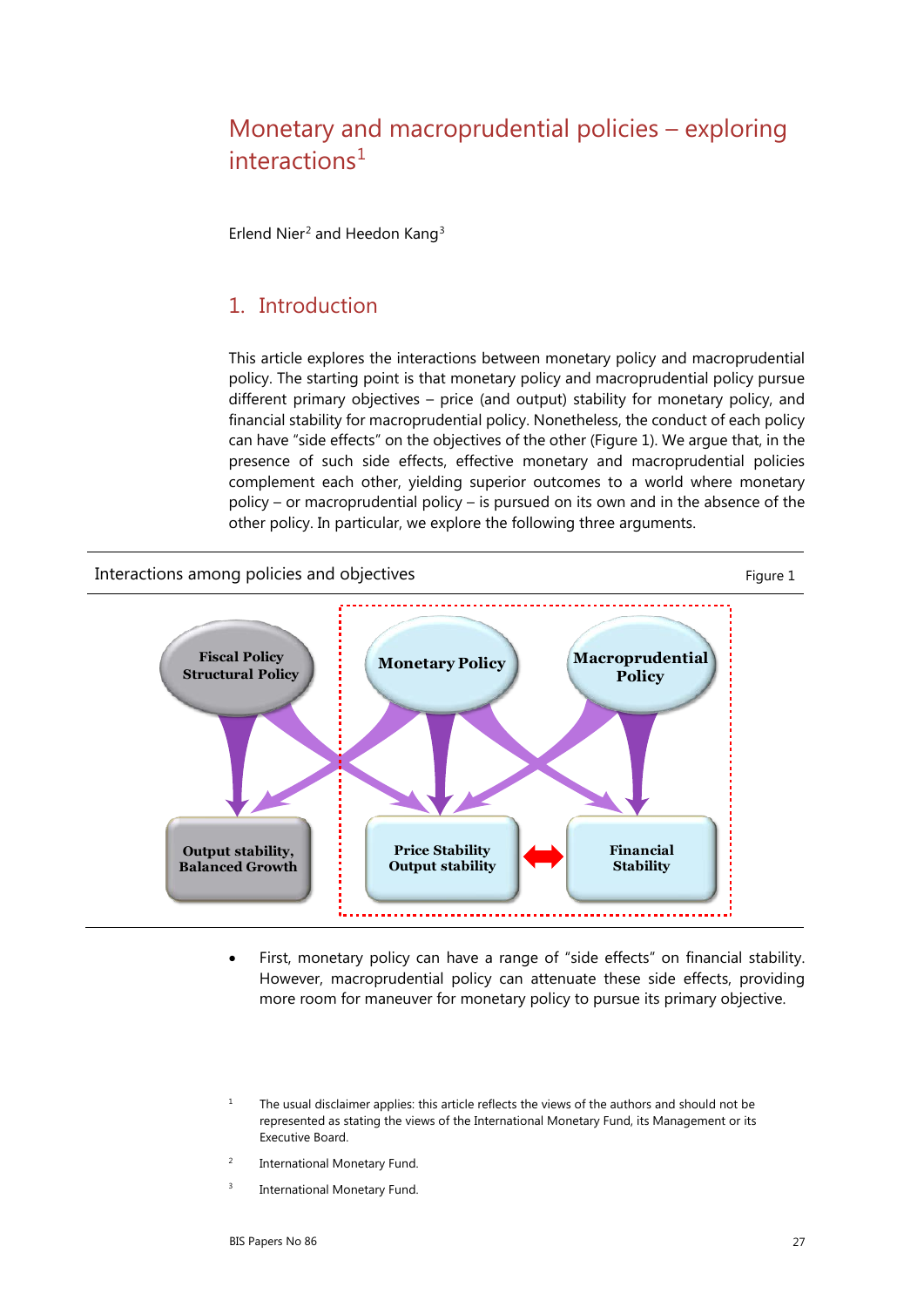- Second, the tightening of macroprudential policy tools can have dampening "side effects" on output. However, monetary policy can counter these effects, by adding accommodation at the margin, as long as monetary policy is effective.
- Third, macroprudential policy can build buffers that can be relaxed in periods of financial stress. Such a policy can help keep open the transmission of monetary policy, preserving the effectiveness of monetary policy in the event of such stress.

For each of these three "interactions", we also explore important empirical questions. Can macroprudential policy contain monetary side effects on financial stability effectively? How strong are the side effects of macroprudential policy on output? How effective is a relaxation of macroprudential buffers in periods of stress? This article draws on the results first reported in IMF (2013a) and IMF (2013b), and on further analysis conducted for this article on the effects of macroprudential measures for the sample of 36 countries over the period 2000−11 that was used in IMF (2013b).[4](#page-1-0)

## 2. Side effects of monetary policy for financial stability

It is widely recognised that monetary policy can have side effects on financial stability. Most often, these days commentators focus on the potential for policy rates that are "low for too long" to result in a build-up of financial imbalances. What is sometimes less well recognised is that there can be multiple effects of policy rates on financial stability, with the sign and size of the net effects uncertain and depending on the stage of the financial cycle and capital account openness.

This section therefore starts by offering a brief taxonomy of the side effects that monetary policy can have on financial stability. We then argue that where the effects of monetary policy on financial stability are undesirable, macroprudential policy can attenuate them. Several effects can be identified that work through the behavior of borrowers, the risk-seeking behavior of banks and asset prices and exchange rates (Table 1).

**Borrower balance sheets channel.** As is well-known, monetary easing stimulates the demand for credit. Since lower interest rates may increase both debt affordability and the prices of assets offered as collateral, low interest rates can induce borrowers to take on more leverage, an effect sometimes termed the "borrower balance sheet channel" of monetary policy. A sizable empirical literature has found that lower interest rates lead borrowers to take on more debt (eg Bernanke, Gertler and Gilchrist, 1996; Jiménez et al, 2012) while a contractionary monetary policy lowers the value of collateral and thus reduces the availability of new loans to borrowers (eg Ciccarelli et al, 2010).

**Default channel.** A tightening of interest rates can adversely affect borrowers' credit quality, leading to higher default rates that can precipitate a crisis (Allen and Gale, 2000; Illing, 2007; Goodhart et al, 2009). This "default channel" of tighter monetary policy works through several mechanisms. Tighter interest rate policy increases debt repayment burdens, especially for variable-rate borrowers. By affecting economic activity, rate increases also reduce income flows and loan repayment capacity more generally. Increases in rates can finally lower borrower net worth, thereby curtailing

<span id="page-1-0"></span><sup>4</sup> A more extensive discussion is forthcoming in an IMF Working Paper by the same authors.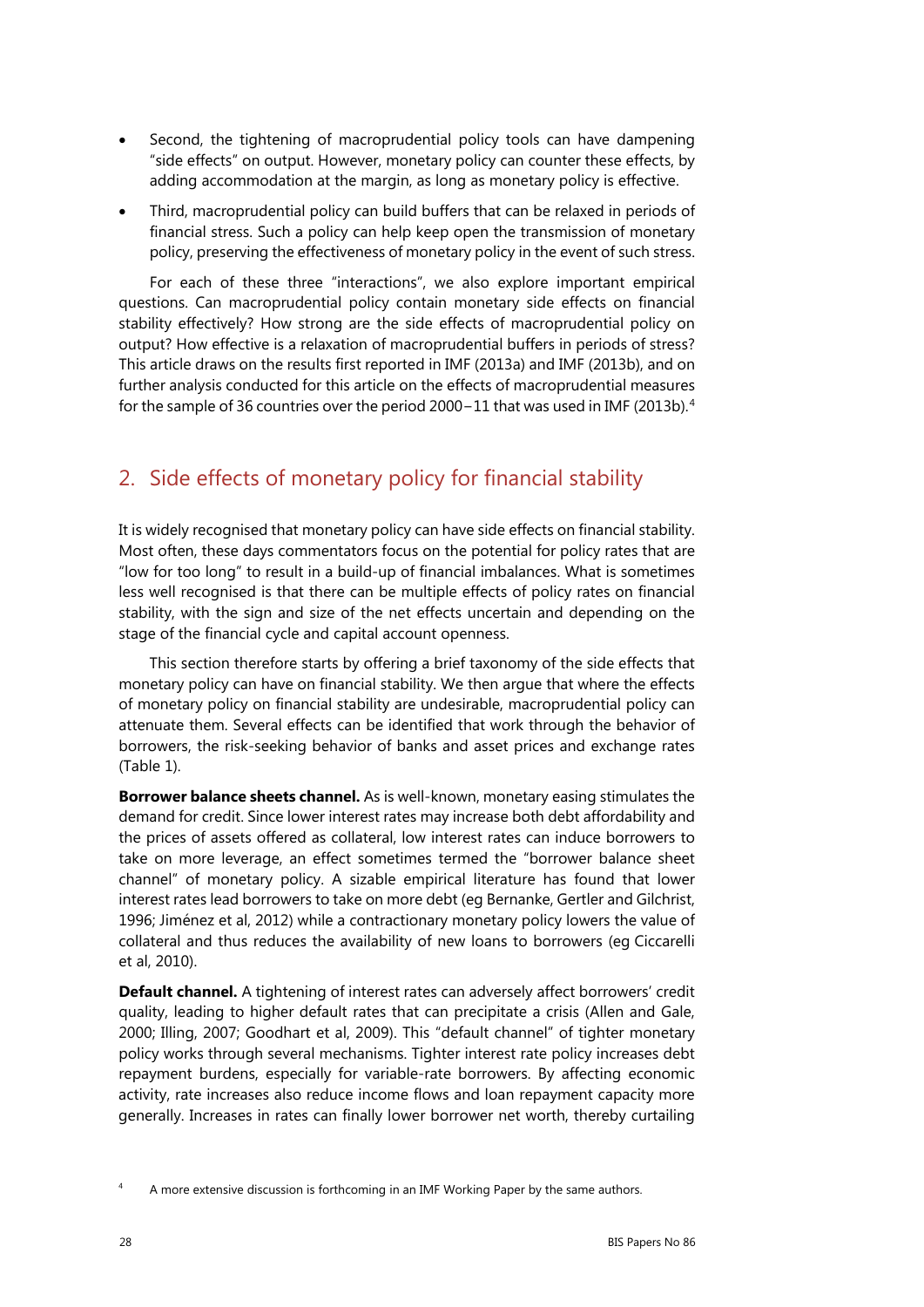access to short-term credit and increasing the risk of default on existing debt (Gertler and Gilchrist, 1994).

| Monetary policy effects on financial stability and tools to address the effects<br>Table 1 |               |                                                     |                                                                                      |
|--------------------------------------------------------------------------------------------|---------------|-----------------------------------------------------|--------------------------------------------------------------------------------------|
| Source of financial<br>instability                                                         | Channel       | Predicted effect when 1 r<br>(1 improves stability) | Tools to contain side effects                                                        |
| Borrowing constraints                                                                      | Balance sheet |                                                     | Caps on LTI or DSTI ratio                                                            |
|                                                                                            | Default       |                                                     |                                                                                      |
| Risky behaviour of<br>financial institutions                                               | Risk-taking   |                                                     | Capital buffers, leverage ratio                                                      |
|                                                                                            | Risk-shifting |                                                     | Net stable funding ratio,<br>capital buffers                                         |
| Externalities through<br>aggregate prices                                                  | Asset price   |                                                     | Limits on LTV ratio                                                                  |
|                                                                                            | Exchange rate |                                                     | FX reserve requirements, limits<br>on FX lending, Levy on FX<br>non-core liabilities |
| Source: IMF staff.                                                                         |               |                                                     |                                                                                      |

**Risk-taking channel.** Low interest rates can boost banks' capital ratios, leading intermediaries to expand their balance sheets, increase leverage and reduce efforts in screening borrowers (Borio and Zhu, 2008; Dell'Ariccia et al, 2015; Jiménez et al, 2014). Since low interest rates also reduce the likelihood of borrower defaults, this can lead measured risks to go down and risk-weighted capital to go up, in turn creating incentives to take more risk (Adrian and Shin, 2012). These effects are often argued to be worse if monetary policy is (too) accommodative for too long.

**Risk-shifting channel.** Since banks' funding is short-term but their lending is longterm, increases in policy rates can reduce intermediation margins, and lead lenders, especially poorly capitalised intermediaries, to seek more risk (Bhattacharya, 1982). This channel may be stronger just ahead of a crisis, when intermediary leverage is already high and competition limits the pass-through of policy rates to lending rates (Dell'Ariccia et al, 2015). More generally, where increases in short-term rates lead to a flattening of the yield curve, this can lead banks to seek risk in order to maintain profits (Merrouche and Nier, 2010).

**Asset price channel.** Low interest rates can increase asset prices, including real estate prices, which can trigger further increases in leverage and asset prices. This exposes the system to financial stress when asset prices fall; an effect known as the "financial accelerator mechanism" (Bernanke and Gertler, 1989). However, evidence is mixed on whether low rates cause asset price booms, and the effects, if any, are often found to be quite small. For instance, Del Negro and Otrok (2007) and Bean et al (2010) find the impact of accommodative monetary policy on house prices to be small relative to the overall increase ahead of the global financial crisis in the United States.

**Exchange rate channel.** In emerging markets, and small open economies more generally, interest rate increases can lead to policy rate differentials with advanced economies, which can lead to carry trades and attract capital inflows, thereby appreciating the currency (Hahm et al, 2012). An appreciating exchange rate can in turn create incentives for excessive leverage and borrowing in foreign currency and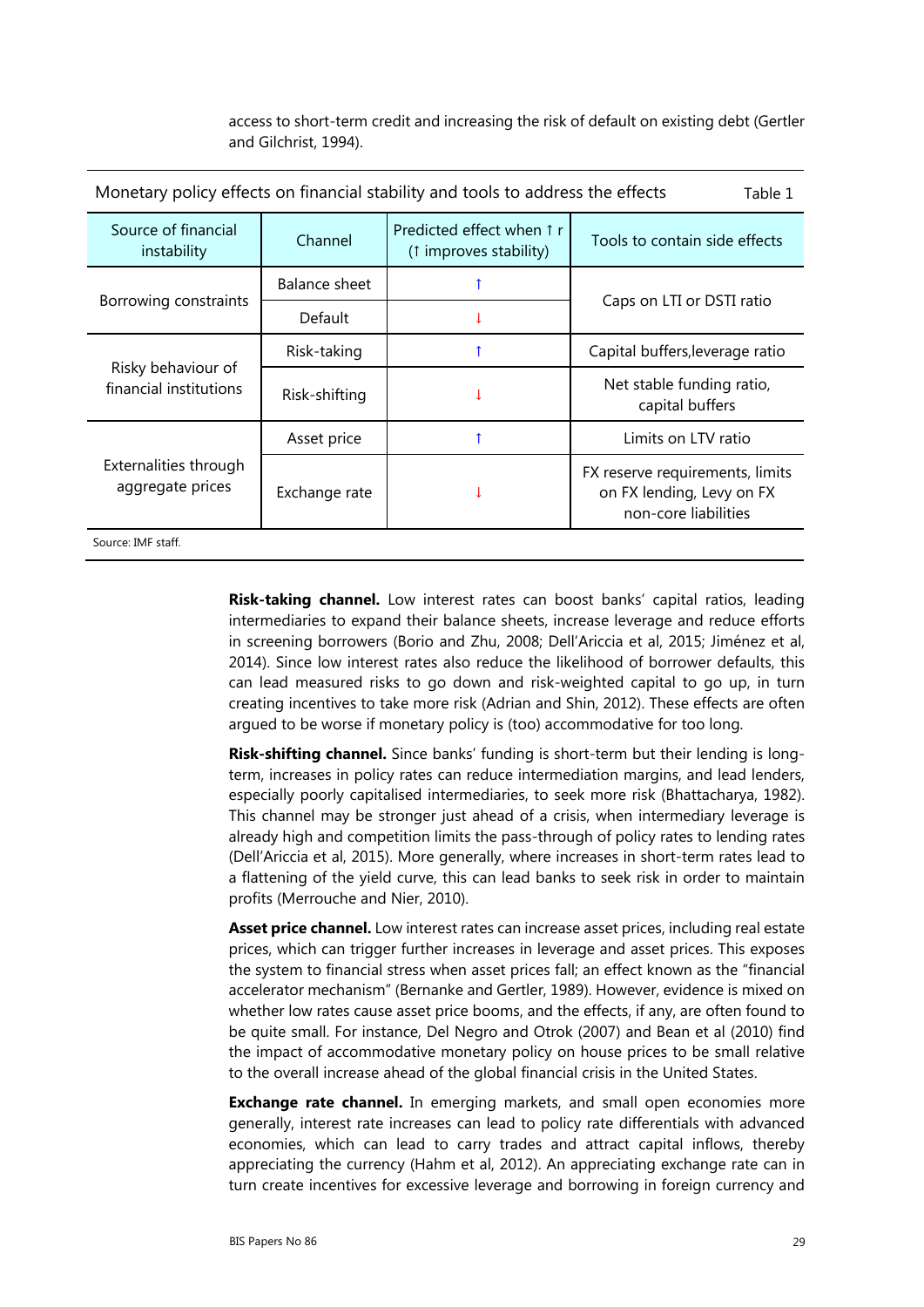lay the ground for exchange rate externalities during the depreciation phase (Bruno and Shin 2012; Hahm et al, 2012).<sup>[5](#page-3-0)</sup>

The intensity of these effects can vary with the financial cycle. As financial imbalances build up, low policy rates reduce current defaults, but can induce banks to make riskier loans and increase leverage. When policy rates are increased close to the peak of the financial cycle, this can induce risk-shifting and borrower defaults. The strength of the effects can also depend on financial structure and capital account openness. For instance, in small open economies, domestic monetary policy may have a weaker influence over domestic long-term rates and asset prices when these are driven strongly by capital flows, but exchange rate externalities become more important (Rey, 2013).

Where the effects of monetary policy on financial stability are expected to be undesirable, this can create conflicts between financial and price stability objectives. Appropriate macroprudential policies can attenuate these side effects, thereby reducing policy dilemmas and creating additional "room for maneuver" for monetary policy.

For most of the channels discussed above, a range of specific macroprudential instruments may reduce the effect when brought in ex ante (see Table 1 and also IMF (2013b)). For instance, where loose monetary policy contributes to a build-up of household debt and asset prices, loan-to-value (LTV), loan-to-income (LTI) or debt-service-to-income (DSTI) limits can contain these dynamics, and stressed DSTI limits can reduce the impact of increases in interest rates on household default rates. In open economies where interest differentials lead to borrowing and lending in foreign currency, macroprudential tools such as the macroprudential levy introduced in Korea or constraints on FX lending can aim to contain the resulting risks for systemic stability.

Conceptually, therefore, it appears feasible for macroprudential policy to attenuate the side effects of monetary policy. However, there is an empirical question as to whether macroprudential policy is able to contain side effects successfully when the monetary policy stance gives rise to side effects for financial stability that are very strong. In particular, when monetary policy is very accommodative, this may give rise to incentives to borrow at low rates that are difficult for macroprudential policy to fully contain, since attempts to control credit can be circumvented.

The existing evidence on this issue is still scarce. Aiyar, Calomiris, and Wieladek (2014) find that tightening monetary policy and increasing banks' capital requirements both have negative effects on bank credit supply, and that there is no interaction between changes in monetary policy and changes in capital requirements. That is, the marginal effect of changes in capital requirements on credit supply is independent of the monetary policy stance. On the other hand, Tressel and Zhang (2016) find that LTV constraints tend to be *more* effective in containing credit growth and house price appreciation when monetary policy is loose.

<span id="page-3-0"></span><sup>5</sup> Given low policy rates in advanced economies, a number of emerging market economies (eg Brazil, Peru and Turkey) have recently been struggling with this policy dilemma. However, this channel was also relevant ahead of the crisis. In Iceland, high interest rate differentials fuelled capital inflows via the banking sector and led to a sharp appreciation and overheating of the economy. As the inflation targeting central bank raised policy rates in response, it attracted even more capital inflows, generating an adverse feedback loop (Jonsson, 2009). Many central and eastern European economies also faced this dilemma before the crisis (IMF, 2013b).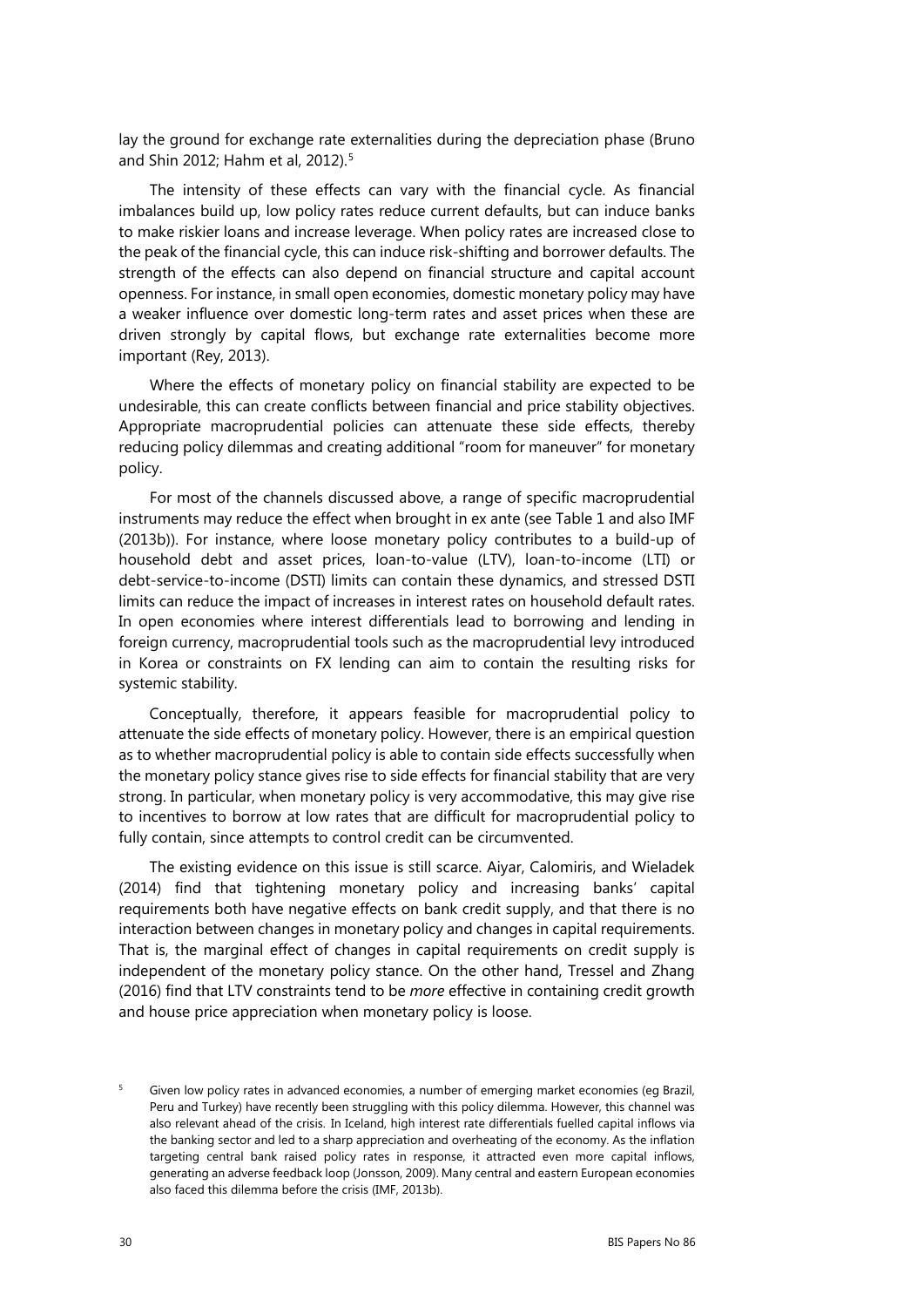We examine the issue using a dataset of macroprudential measures that is based on the 2010 IMF survey (Lim et al, 2011) and expanded to include measures taken over the 2000−11 period by 36 countries. We run panel regressions on quarterly data to examine the effect of three types of macroprudential measures (capital buffers, LTV/ DSTI limits and reserve requirements) on credit growth and asset (house) price growth.

We find that a tightening of any of the three macroprudential measures has measurable effects on credit growth, and that capital and LTV constraints in particular have statistically significant effects on house price growth (Table 2). We then interact the variable for macroprudential measures with a dummy variable for the monetary policy stance that indicates whether monetary policy is tight or loose when compared with the country-specific median. We find that the interaction terms are statistically insignificant (Table 2). In other words, the marginal effect of tightening these macroprudential instruments on credit growth or asset prices is unaffected by whether the prevailing monetary policy stance is tight or loose, which is consistent with the results for capital requirements reported by Aiyar, Calomiris and Wieladek (2014).



<sup>1</sup> The table summarises the results from a panel regression analysis with either credit growth rate (y-o-y) or house price inflation (y-o-y) as a dependent variable and the following variables as independent variables: macroprudential instrument indices, an interaction term between the macroprudential indices and monetary policy stance, and other control variables (ie lagged GDP growth rate and nominal interest rates). Time- and country-fixed effects dummies are included. Quarterly data of 36 economies are used, including 21 emerging market economies and 15 advanced economies. <sup>2</sup> Green, orange, and yellow colours in each cell indicate significance at 1%, 5%, and 10% level, respectively.

Source: IMF staff estimates.

In sum, in its transmission, monetary policy can have a range of side effects on financial stability. Several channels may be at work, operating simultaneously and with their strength varying with the stage of the financial cycle and capital account openness. Where these side effects are expected to be undesirably strong, well targeted macroprudential policies can attenuate these effects in principle. While the evidence is still scarce, our preliminary results suggest that the marginal effect of macroprudential policy tools is not affected materially by whether they operate in an environment in which the monetary policy stance is tight, or loose.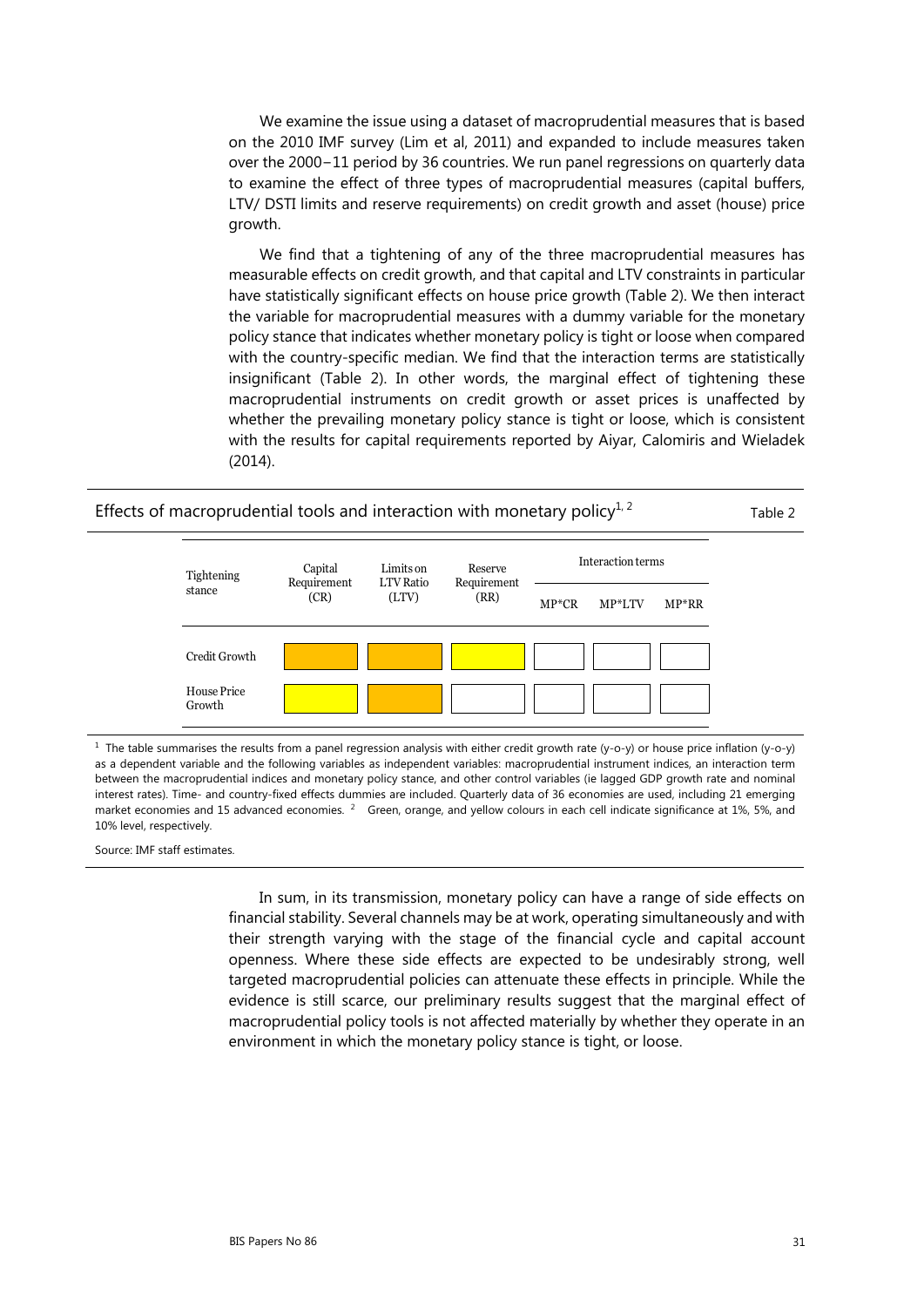# 3. Effects of macroprudential policies on output – in financial upturns

When macroprudential policies are tightened, the intended effect is to increase the resilience of the financial system and to contain procyclical feedback between asset prices and credit that can result in unsustainable increases in leverage, debt burdens and volatile funding (IMF, 2013c). However, tightening macroprudential policy tools can also have some dampening effects on output. A priori, the strength of the effects should depend on the specific macroprudential tool being used, as well as financial and economic conditions.

Existing research suggests that tools that work on intermediary balance sheets, such as tighter capital and provisioning requirements, increase resilience but will often have only weak effects on loan rates and the volume of credit (IMF, 2013b; BIS, 2010). The effects on credit and output can be greater when an aggressive tightening forces intermediaries to cut lending, or when tightening occurs in periods of financial stress, so that it is more difficult for intermediaries to find equity capital.<sup>[6](#page-5-0)</sup> For LTV and DSTI constraints, in contrast, the effects on output should be expected to be greater, since these tools are designed to have a more direct effect on the amount of credit received by households.

Evidence first reported in IMF (2013b) confirms that the short-run effects of macroprudential policies depend on the tool considered (Table 3). There is strong evidence that adjustable LTV ratios do affect both the composition of output as well as overall output growth in a measurable way. By contrast, we find that the effects of capital and reserve requirements on output are not statistically significant, suggesting only mild effects on aggregate demand. Overall, this suggests that the effect of a tightening of macroprudential policy tools on output depends on the type of tool considered, with LTV ratios exerting stronger effects than other macroprudential tools.

Effects of macroprudential tools on ouput<sup> $1, 2$ </sup> Table 3



Notes: The table summarises the results from panel regression analyses with credit growth rate (y-o-y), house price inflation (y-o-y), and GDP growth rate (y-o-y) as a dependent variable and the following variables as independent variables: macroprudential instrument indices, and lagged terms of GDP growth rate and nominal interest rates. Time- and country-fixed effects dummies are included. Quarterly data of 36 economies are used, including 21 emerging market economies and 15 advanced economies.

Source: IMF staff estimates.

<span id="page-5-0"></span> $6$  For reserve requirements, the available existing evidence suggests that their effects on credit can be sizable, but the output effects are still measured to be small, and have been argued to be ambiguous in theory (Glocker and Towbin, 2012).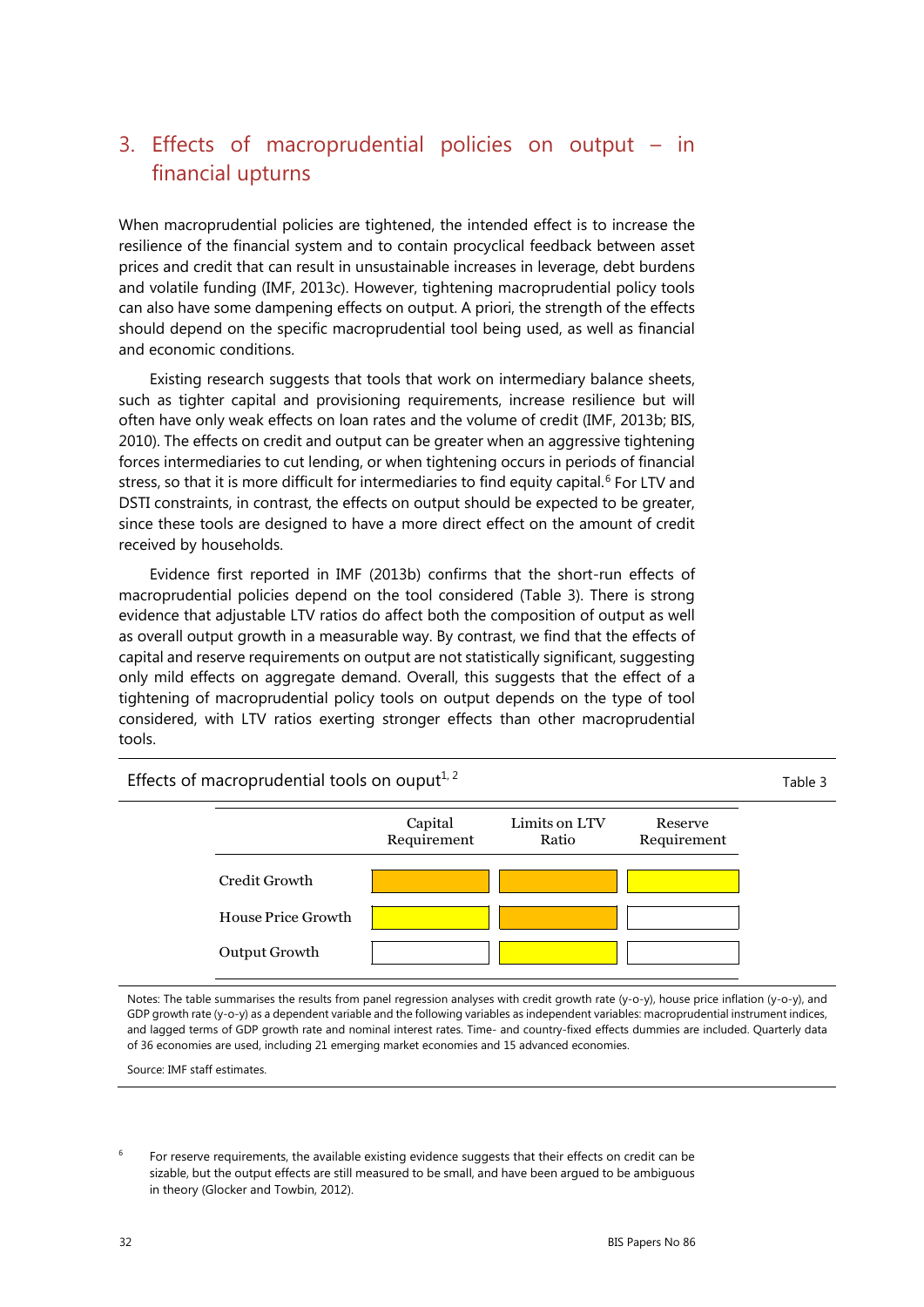As long as monetary policy is effective, any undesirable effect on output can be offset by more accommodative monetary policy to reach the price stability objective. Complications may arise, however, when monetary policy is constrained and unable to counter the effects on output. This can happen when capital requirements are tightened in financial downturns – that is, when the imposition of the macroprudential measures is ill-timed – or when monetary policy has already reached its lower bound, and thus may be unable to counter effectively the deleveraging effects set off by increases in capital requirements. Trade-offs can also arise in currency unions and under pegs, where, more generally, monetary policy is unable to respond to the imposition of macroprudential policy tools in a manner that would cushion their effects on output. In these cases of constraints on monetary policy, it will be particularly important for tools such as LTV, LTI and DSTI constraints to be tightened gradually, and in a manner that tries to avoid large effects on output.

### 4. Effects of macroprudential policy – in financial downturns

Macroprudential policy buffers can be helpful for the conduct of monetary policy in financial downturns. When macroprudential buffers are available in times of financial stress, they can be released in order to maintain the provision of credit to the economy, thereby reducing the effects of financial shocks on output, and complementing monetary easing that would typically occur in such stressed conditions. In particular, macroprudential buffers can help keep monetary transmission open under such conditions, especially when buffers can be relaxed.

For instance, in times of financial stress, monetary easing may not transmit to increased bank lending when banks are weighed down by non-performing loans that deplete voluntary capital buffers over and above the microprudential minimum. Banks may then be reluctant to expand their balance sheets in response to monetary accommodation since this will further reduce capital ratios, potentially leading banks to hit the microprudential minimum ratios that trigger supervisory corrective action. By contrast, where macroprudential capital buffers have been built up, they can be released in periods of stress, and thereby made available to absorb losses from increases in non-performing loans. This makes it less likely that banks will pull back on credit, and can lend greater potency to the transmission of monetary policy accommodation that seeks to stimulate the provision of credit in order to boost output.

Similarly, after a fall in house prices, high-LTV borrowers may be unable to refinance their loans since the principal loan amount exceeds their property value. These borrowers can then not take advantage of lower mortgage rates that an easing of monetary policy may help bring about (Geanakoplos, 2010). A more stringent LTV constraint prior to going into the bust may mitigate this and help strengthen the transmission of monetary policy after prices correct. The transmission of accommodative monetary policy to housing markets can be further enhanced when macroprudential policymakers relax LTV constraints for new loans and refinancing by removing the tightening that occurred ahead of the bust, since this means that a greater share of potential borrowers is able to take advantage of the low mortgage rates that monetary policy easing may bring about.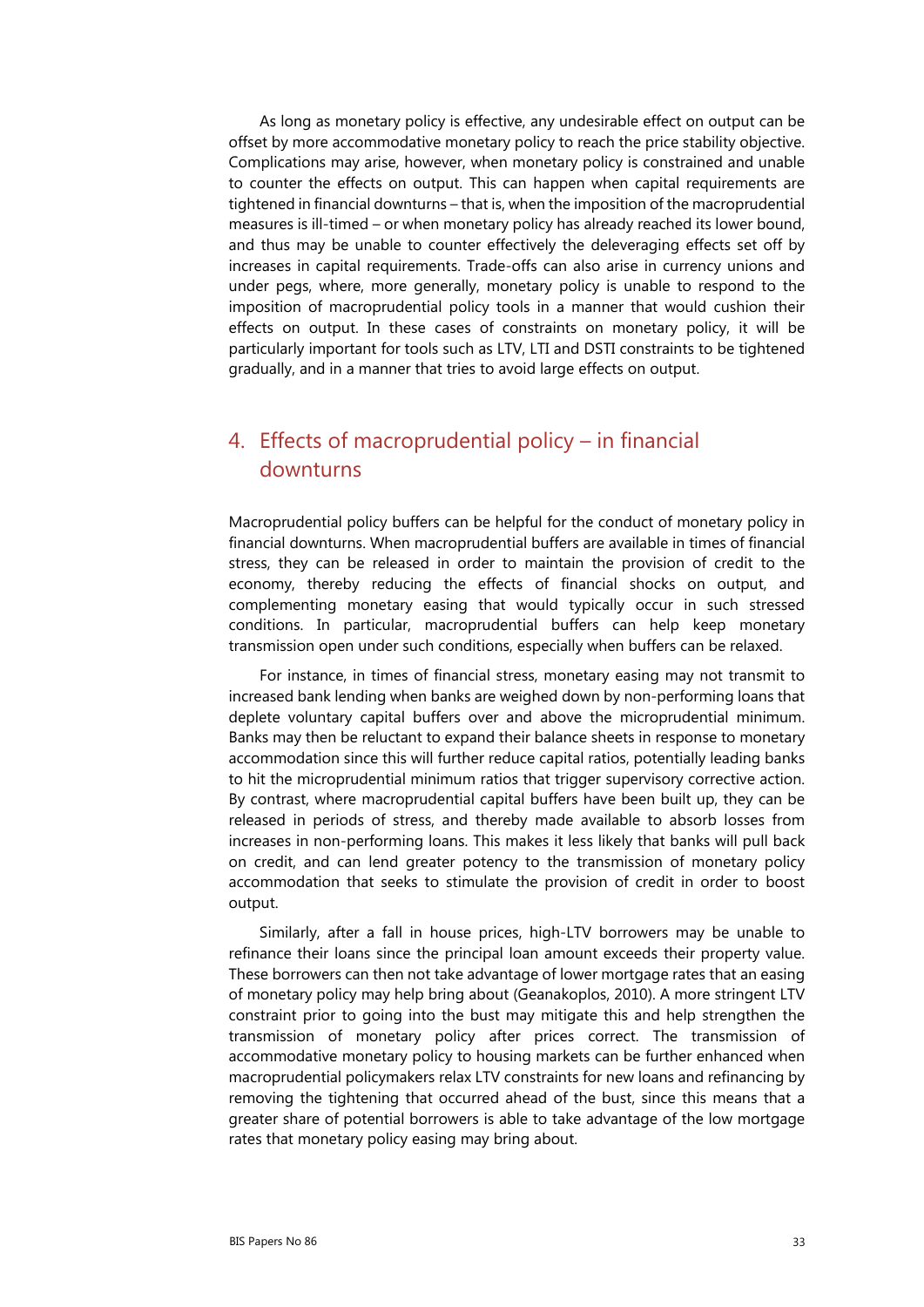By helping monetary policy transmission, such active use of macroprudential policy can reduce the need for monetary policy to respond aggressively to adverse financial shocks. It can thereby reduce the risk that monetary policy runs into the lower bound on nominal interest rates and has to resort to unconventional policy measures, such as quantitative easing or negative policy rates.

The benefits of a relaxation of macroprudential policy buffers in stressed times raise the issue as to whether such a relaxation of buffers can be effective. Conceptually, and in general, the effect of a variation of a macroprudential constraint on credit will be the stronger the more its prevailing setting acts as a binding constraint on the provision of credit.

- For capital tools, constraints may be more likely to be binding in bad times, when earnings are subdued and raising new equity is difficult. On the other hand, market discipline may impose a tighter constraint in stressed conditions when buffers are not regarded as sufficient to ensure resilience, thereby reducing the effect on credit of a relaxation of capital tools.
- For LTV and DSTI tools, the effects on mortgage credit from a relaxation will depend on the share of existing borrowers that is constrained by the effect of falling house prices on their ability to refinance at prevailing LTV ratios, and on the new demand for houses that can be unlocked by a relaxation of LTV and DSTI caps. It will also depend on the extent that banks will pass on the relaxation of the regulatory caps to their borrowers.
- In the presence of liquidity stress, liquidity tools are likely to become binding and a relaxation of liquidity tools should then help sustain credit provision and avoid fire sales in such periods. A relaxation of requirements for banks to hold liquid assets can make these assets available to meet withdrawals. Requirements for long-term funding may also become difficult to meet during stressed conditions, and a relaxation can then help avoid fire-sales.

The existing empirical literature on the effect of a relaxation of macroprudential policy tools is scarce, in part due to the fact that instances of the relaxation of macroprudential policy measures are still rare. Jiménez et al (2013) find that episodes of a relaxation of the dynamic provisioning requirements in Spain had a greater effect on credit and output than the tightening of the provisioning regime. Igan and Kang (2011) show that the response of house prices was less visible when LTV and DSTI caps were loosened in Korea, but that a loosening and tightening of DSTI limits had symmetric effects on mortgage loans.

We examine whether the effects of macroprudential policy instruments are symmetric – that is, the strength of effects of tightening on credit growth is similar to that of loosening – or asymmetric – that is, there are differences in the strength of these effects, using our cross-country panel.

We find that the effect of tightening and loosening capital requirements on credit growth and house price growth is largely symmetric (Table 4). The size of the effects on credit from a tightening and a loosening of LTV constraints are similar in magnitude, even though the effect of a tightening of LTV limits on house prices appears somewhat stronger than that of a loosening. Conversely, we find that a loosening of reserve requirements has a stronger effect on credit growth than a tightening of these requirements. Overall, therefore, the evidence is not inconsistent with the assumption of largely symmetric effects of a loosening and a tightening of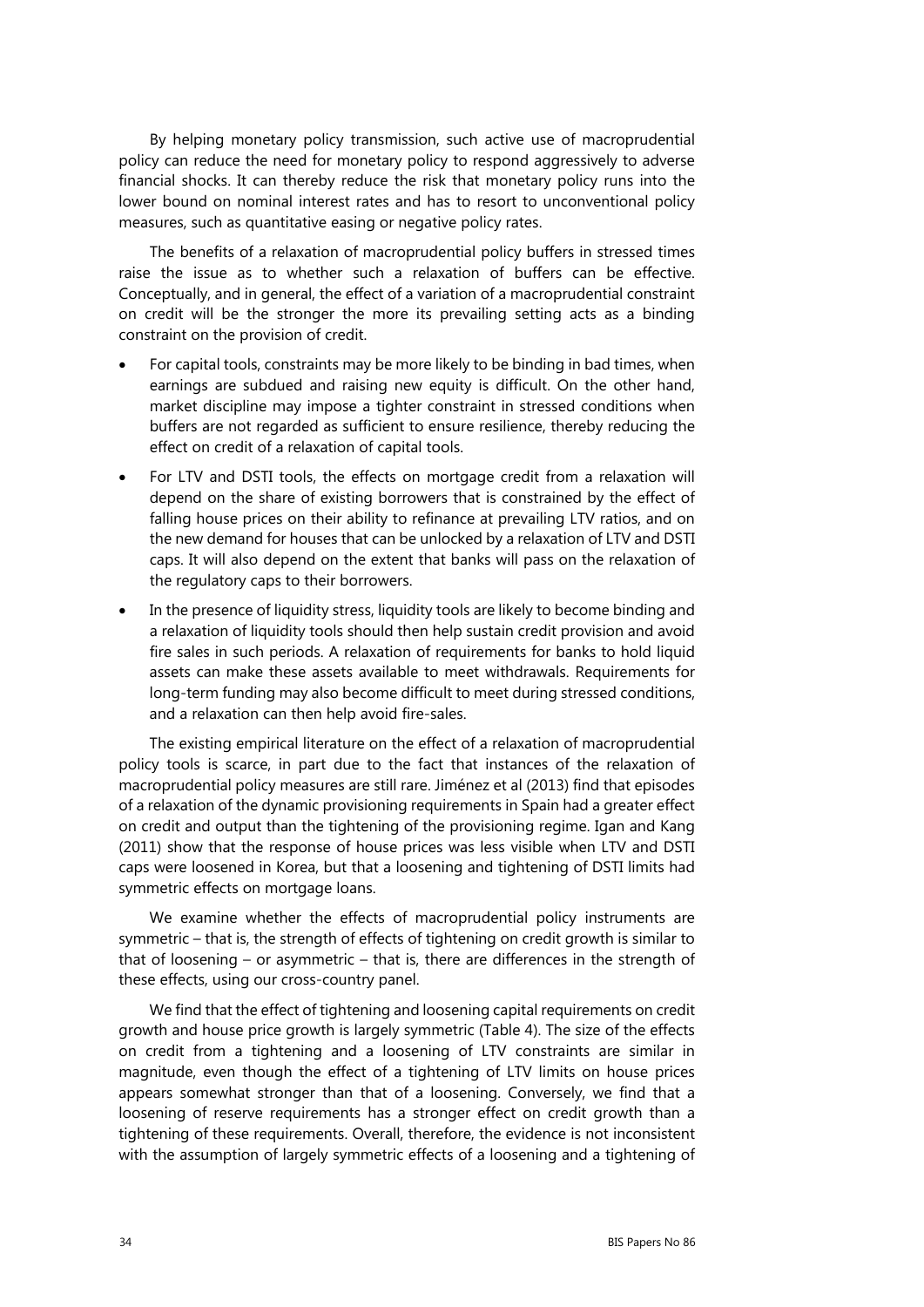macroprudential tools on credit growth, even if the effects are hard to quantify with confidence given the relative scarcity of loosening episodes to date.



between the macroprudential indices and a dummy of macroprudential policy stance (tightening or loosening), and other control variables (ie lagged terms of GDP growth rate and nominal interest rates). Time- and country-fixed effects dummies are included. Quarterly data on thirty six economies are used, including 21 emerging market economies and 15 advanced economies. <sup>2</sup> Green, orange, and yellow colors in each cell indicate significance at 1%, 5%, and 10% level, respectively.

Source: IMF staff estimates.

In sum, well-calibrated macroprudential policies can contain systemic risks ex-ante and help buffer shocks, thereby easing the conduct of monetary policy in times of financial stress. A loosening of macroprudential policy constraints is likely to be the more effective, the more binding is their prevailing setting on the provision of credit to the economy. Empirically, we find that the effects of relaxation on credit have been no less strong than the effects of a tightening of tools, supporting the idea that macroprudential policy can be a useful complement to monetary policy easing in times of financial stress. Ultimately, however, when a crisis strikes both monetary and macroprudential policies need to be complemented by lender of last resort policies, to cushion the impact of liquidity shocks, and resolution policy, to ensure the repair of financial sector balance sheets.

### 5. Conclusions

Overall, we find that there are strong complementarities between monetary and macroprudential policies, such that where both monetary and macroprudential policies are used actively, overall policy effectiveness is enhanced relative to a world in which any one policy acts without the support of the other. Specifically, we argue that three such interaction effects are important in practice.

- First, monetary policy can have a range of "side effects" on financial stability. However, macroprudential policy can attenuate these side effects, providing more room for maneuver for monetary policy to pursue its primary objective.
- Second, the tightening of macroprudential policy tools can have dampening "side effects" on output. However, monetary policy can counter these effects, by adding accommodation at the margin, as long as monetary policy is effective.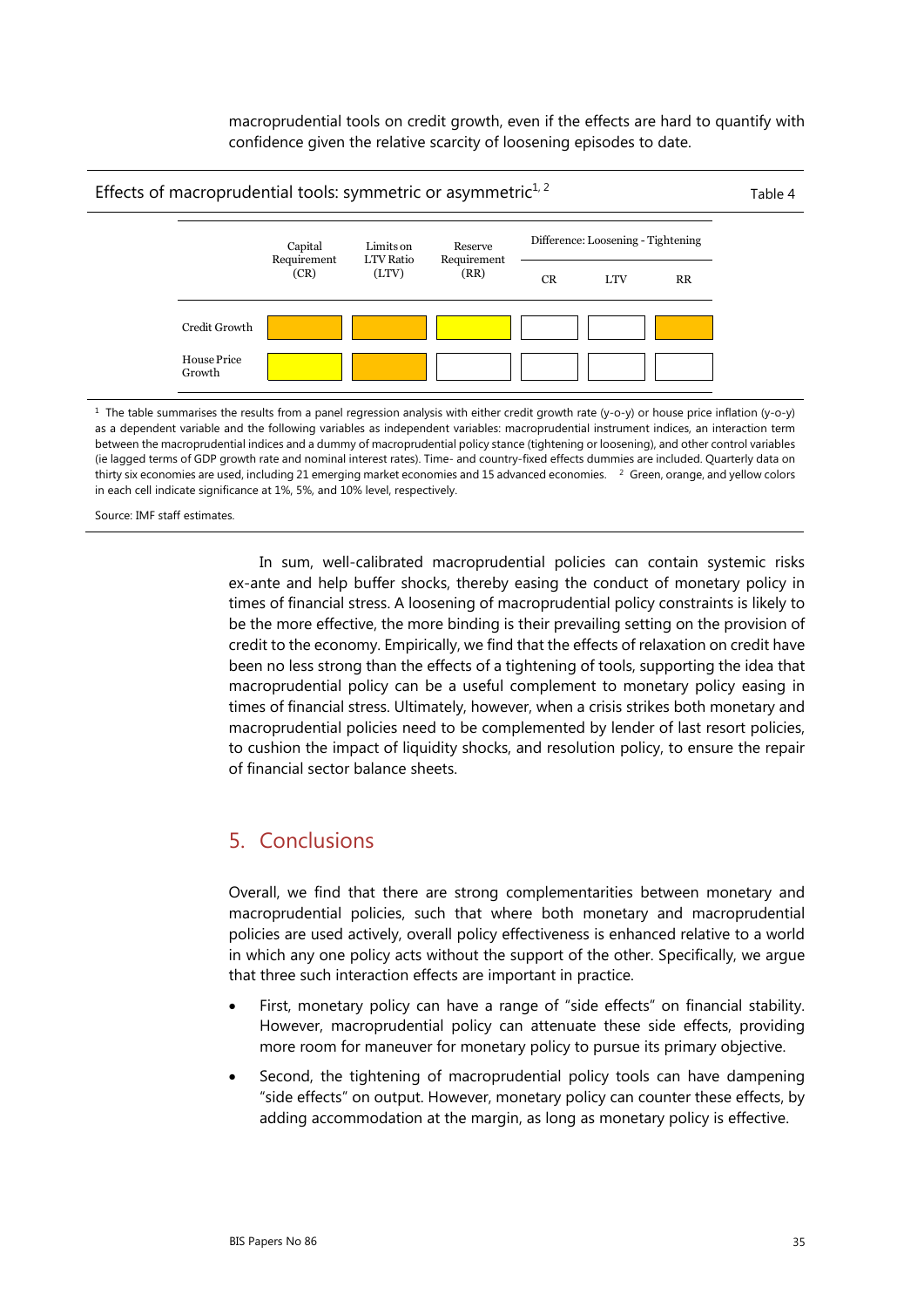• Third, macroprudential policy can build buffers that can be relaxed in periods of financial stress. Such a policy can help keep open the transmission of monetary policy, preserving the effectiveness of monetary policy in the event of such stress.

These interactions strengthen the case for a leading role of central banks in the emerging macroprudential policy frameworks (see eg Nier (2011), IMF (2013a) and IMF (2013c)). In particular, they imply that central banks have strong incentives to ensure macroprudential policy is pursued effectively. However, and as discussed further in IMF (2013a), safeguards are also needed to ensure that each policy function remains focused on its own primary objective.

### References

Adrian, T and H S Shin (2012): "Procyclical leverage and value-at-risk", *Federal Reserve Bank of New York Staff Report*, 338, Federal Reserve Bank, New York.

Aiyar, S, W Charles, C Calomiris and W Tomasz (2014): "Identifying channels of credit substitution when bank capital requirements are varied", *Bank of England Working Paper*, no 485, January.

Allen, F and G Douglas (2000): "Bubbles and crises", *Economic Journal*, vol 110, no 460, pp 236–55.

Bank for International Settlements (2010): *Macroeconomic Assessment Group: Assessing the macroeconomic impact of the transition to stronger capital and liquidity requirements*, Interim Report, August, Bank for international Settlements, Basel.

Bean, C, P Matthias, P Adrian, and T Taylor (2010): "Monetary policy after the fall", Federal Reserve Bank of Kansas City in *Macroeconomic Challenges: The Decade Ahead: Proceedings of the Federal Reserve Bank of Kansas City Economic Symposium,* Jackson Hole.

Bernanke, B and G Mark (1989): "Agency costs, net worth, and business fluctuations", *American Economic Review*, vol 19, no 4.

Bernanke, Ben, M Gertler, and S Gilchrist, (1996): "The financial accelerator and the flight to quality", *Review of Economics and Statistics*, vol 78, no 1.

Bhattacharya, S (1982): "Aspects of monetary and banking theory and moral hazard", *Journal of Finance*, vol 37, pp 371−384.

Borio, C and H Zhu (2008): "Capital regulation, risk-taking and monetary policy: a missing link in the transmission mechanism?", *BIS Working Paper*, no 268, December.

Bruno, V, and H S Shin (2012): "Capital flows and the risk-taking channel of monetary policy", 11th BIS Annual Conference, Bank for International Settlements, Basel.

Ciccarelli, M, A Maddaloni, and J-L Peydró (2010): "Trusting the bankers, a new look at the credit channel of monetary policy", *ECB Working Paper Series*, no 1228, European Central Bank, Frankfurt.

Dell'Ariccia, G, L Laeven, and R Marquez (2015): "Bank leverage and monetary policy's risk-taking channel: evidence from the United States", International Monetary Fund, mimeo.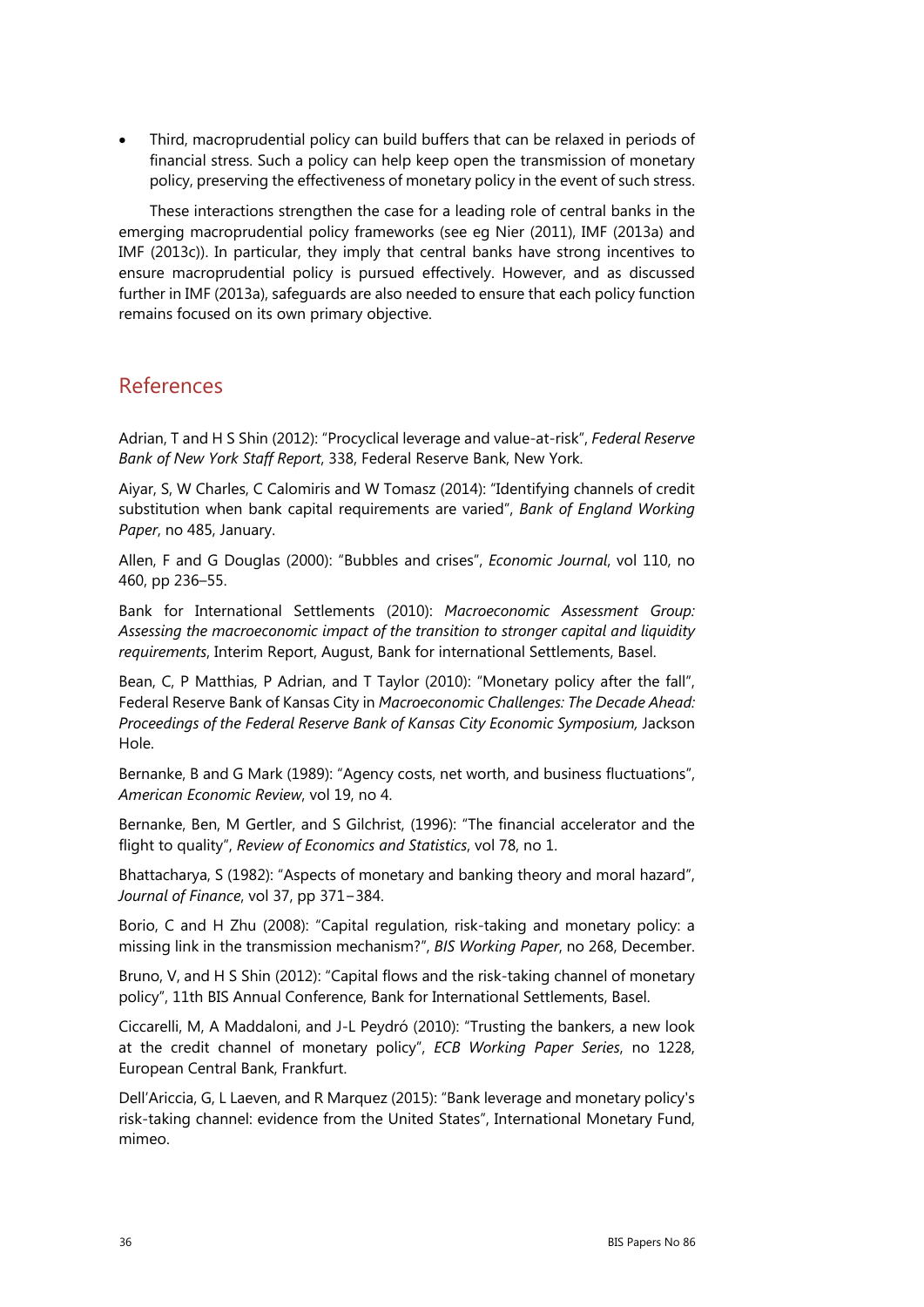Del Negro, M and C Otrok (2007): "99 Luftballons: monetary policy and the house price boom across U.S. states", *Journal of Monetary Economics*, vol 54, pp 1962–985

Geanakoplos, J (2010): "Solving the present crisis and managing the leverage cycle", *Federal Reserve Bank of New York Economic Policy Review*, August, pp 101−131.

Gertler, M and S Gilchrist (1994): "Monetary policy, business cycles, and the behavior of small manufacturing firms," *Quarterly Journal of Economics*, vol 109(2), pp 309−40.

Glocker, C and P Towbin, (2012): "Reserve requirements for price and financial stability: when are they effective?", *International Journal of Central banking*, 8 (1), pp 66−113.

Goodhart, C, D Tsomocos and A Vardoulakis (2009): "Foreclosures, monetary policy and financial stability," conference proceedings of the 10th International Academic Conference on Economic and Social Development, Moscow.

Hahm, J H, F Mishkin, H S Shin, and K Shin (2012): "Macroprudential policies in open emerging economies," NBER Working Paper Series 17780, Cambridge, Massachusetts: National Bureau of Economic Research.

Igan, D and H Kang (2011): "Do loan-to-value and debt-to-income limits work? evidence from Korea", *IMF Working paper*, no 11/297, International Monetary Fund, Washington.

Illing, G (2007): "Financial stability and monetary policy ― a framework", *CESifo Working Paper*, no 1971.

International Monetary Fund, 2013a, *The interaction of monetary and macroprudential policies*, International Monetary Fund, Washington.

\_\_\_\_\_\_ 2013b, *The interaction of monetary and macroprudential policies—background paper*, International Monetary Fund, Washington.

\_\_\_\_\_\_ 2013c, *Key aspects of macroprudential policies*, International Monetary Fund, Washington.

Jiménez, G, S Ongena, J L Peydró and J Saurina (2012): "Credit supply and monetary policy: identifying the bank-balance sheet channel with loan applications", *American Economic Review*, vol 102 (5), pp 2301−2326.

Jiménez, G, S Ongena, J L Peydró and J Saurina (2013): "Macroprudential policy, countercyclical bank capital buffers and credit supply: evidence from the Spanish dynamic provisioning experiments", *Barcelona Graduate School of Economics Working paper Series*, no 628.

Jiménez, G, S Ongena, J-L Peydró and J Saurina, (2014): "Hazardous times for monetary policy: what do twenty-three million bank loans say about the effects of monetary policy on credit risk-taking?" *Econometrica*, vol 82 (2), pp 463–505.

Jonsson, A 2009, *Why Iceland?* New York: McGraw-Hill.

Lim, C H, F Columba, A Costa, P Kongsamut, A Otani, M Saiyid, T Wezel, and X Wu, (2011): "Macroprudential policy: what instruments and how to use them?", *IMF Working Paper*, no 11/238, Washington, International Monetary Fund.

Merrouche, O, and E Nier (2010): "What caused the global financial crisis? – Evidence on the drivers of financial imbalances 1999–2007", *IMF Working Paper*, no 10/265, International Monetary Fund, Washington.